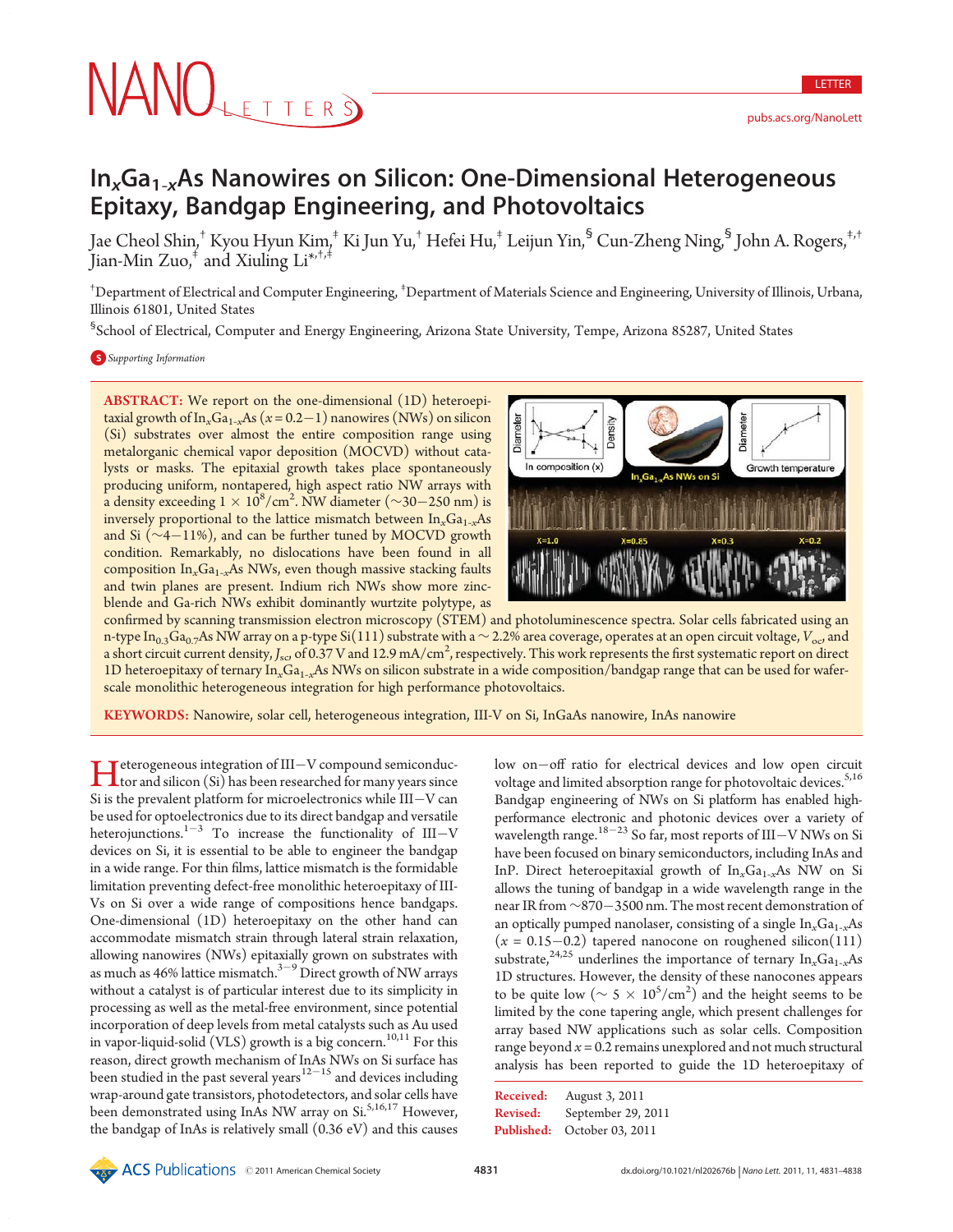

Figure 1. Optical and SEM images of  $\ln_xGa_{1-x}As$  NWs on Si(111) substrates, and diameter and density dependence on NW composition and growth temperature. (a) Optical image of  $In<sub>0.85</sub>Ga<sub>0.15</sub>As NWs$  on Si(111) wafer with a penny as reference. The rainbow color on surface is a result of slight variation of NW density across the wafer. (b) Sideview SEM image of  $\ln_{0.85}Ga_{0.15}As$  NW array and the scale bar represents  $1 \mu m$ . (c–f) The 45° tilted SEM images of InAs, In<sub>0.85</sub>Ga<sub>0.15</sub>As, In<sub>0.30</sub>Ga<sub>0.70</sub>As, and In<sub>0.20</sub>Ga<sub>0.80</sub>As NWs, respectively, with same magnification (20 K) and scale bar of 1  $\mu$ m. Inset in panel e is a high-magnification top view SEM image and the scale bar represents 200 nm. (g) Average diameter and density of  $In_xGa_{1-x}As$  NWs on  $Si(111)$  substrate as a function of In composition, x, at growth temperature of 570 °C. (h) Average diameter of InAs NWs as a function of growth temperature.

ternary NWs. $^{24-26}$  In addition, electrically pumped optoelectronic devices that require controllable doping in NWs remain to be explored. In this article, we report the heterogeneous epitaxy of high aspect ratio  $In_xGa_{1-x}As$  NW arrays with composition tuning in almost the entire range  $(x = 0.2 - 1.0)$  on  $(111)$ ,  $(110)$ , and (100) Si substrates, detailed structural analysis as a function of indium (In) composition, as well as demonstration of effective n-In<sub>x</sub>Ga<sub>1-x</sub>As NW and p-Si junctions in photovoltaic devices.

Figure 1a shows an optical image of half of a 2 in. Si(111) wafer covered with  $In<sub>0.85</sub>Ga<sub>0.15</sub>As NW array, next to a U.S. penny for$ size reference. The color dispersion reflects slight variation of the NW density, where the NWs appear in most areas except near some edges. Figure 1b shows the sideview SEM of an  $In<sub>0.85</sub>Ga<sub>0.15</sub>As NW array. We emphasize that there is no catalyst$ and no patterning present on the substrate before NW growth, and  $\text{In}_x\text{Ga}_{1-x}\text{As NW}$  self-assembles across the whole Si wafer with density exceeding  $1 \times 10^8$  cm<sup>-2</sup>. Figure 1c-f shows SEM images of In<sub>x</sub>Ga<sub>1-x</sub>As NWs on Si(111) substrates for four different In compositions as indicated. It has been established that there exists a critical diameter (CD) for epitaxial NWs grown on latticemismatched substrates; when nuclei are below the CD, wellaligned coherent NWs can be grown, while above the CD, irregular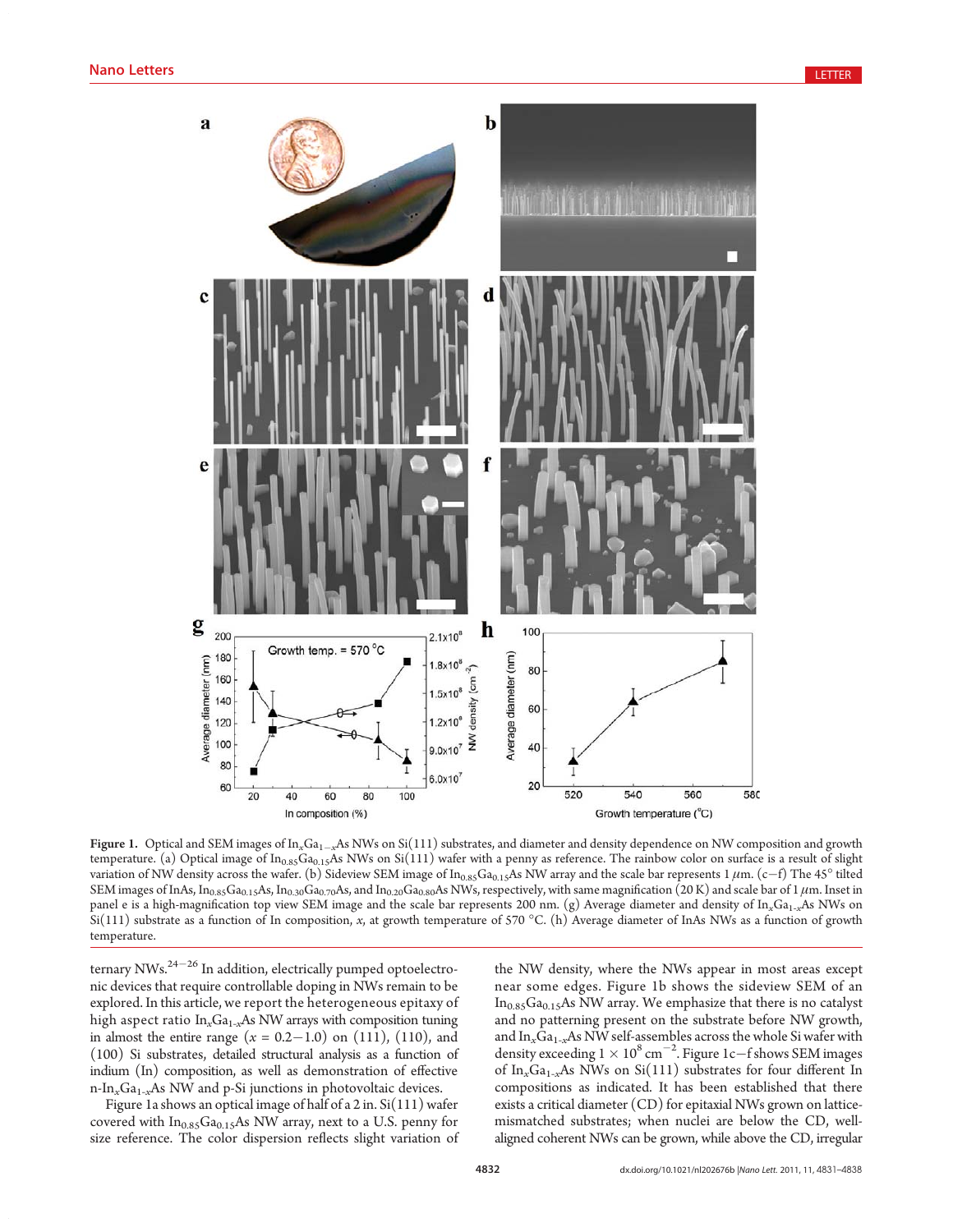structures such as nanoneedles or islands form, as demonstrated for several binary material systems. $27-30$  Similar to the critical thickness in 2D heteroepitaxy and self-assembled S-K quantum dots,<sup>31,32</sup> experimentally determined CDs for 1D heteroepitaxy is often much larger than the theoretical values<sup>28</sup> and growth parameters such as temperature, flux rate, and flux ratios can significantly change experimental CDs thus NW yield.<sup>29</sup> The growth temperatures of the  $\ln_{x}Ga_{1-x}As$  NWs shown in Figure 1c–f are 540, 570, 590, and 590  $^{\circ}$ C, respectively. These temperatures have been optimized separately for each composition to minimize island formation and maximize vertical NW growth on the substrate. The optimum growth temperature has been found to increase as In composition decreases.

Under optimized growth conditions, NWs are vertically grown on  $Si(111)$  substrate with no visible tapering, and have a hexagon-shaped cross-section as can be seen in the inset of Figure 1e. This indicates that the nucleation of  $\ln_{x}Ga_{1-x}As$  NWs occurs heterogeneously at silicon(111) surface with hexagonal close packed lattice structure, and subsequent growth prefers homoepitaxy on top of the  $\text{In}_{x}\text{Ga}_{1-x}\text{As}$  surface, resulting in vertical NWs with uniform diameter. The nontapered growth allows for the formation of high aspect ratio NWs, which is critically important for NW array-based devices such as solar cells. All NWs possess clear crystal facets, which are presumably (111) top facets surrounded by six  $\{1\overline{1}0\}$  side facets.<sup>33</sup> While InAs NWs are definitively straight and vertical (Figure 1c), a portion of the ternary  $In_xGa_{1-x}As$  NWs are slightly bent at the top as seen in Figure 1d-f. It has been postulated that InAs NWs are grown vertically on Si(111) substrate while the lattice mismatch strain energy is relieved via the lateral direction.<sup>5,29,30</sup> For the ternary case (i.e.,  $In_xGa_{1-x}As$ ), the energy relaxation via lateral direction may not be uniform if composition inhomogeneity exists. We attribute the bending of  $In_xGa_{1-x}As$  NWs observed here to phase segregation, which has been observed through transmission electron microscopy (TEM) and X-ray diffraction (XRD) characterization and will be discussed later.

Plotted in Figure 1g is the  $In_xGa_{1-x}As$  NW diameter and density as a function of In composition grown at the same temperature with size dispersion indicated by error bars. The diameter of the  $In_xGa_{1-x}As$  NWs is inversely proportional to the In composition, while the density changes in the opposite direction. This is consistent with the binary systems<sup>28,25</sup> in terms of lattice mismatch trend and can be understood because lower indium composition corresponds to smaller lattice mismatch with silicon and therefore, larger size and less amount of NW nuclei. NW diameters can also be changed by growth condition. Figure 1h shows that the average diameter for InAs NW increases from 33 to 85 nm as the temperature increases from 520 to 570 °C. The temperature dependence of NW diameter is related to adatom mobility, which increases with substrate temperature and promotes the formation of larger nuclei.<sup>34</sup> It was reported that in the temperature range of  $430-470$  °C, the maximum diameter was 26 nm for InAs NWs grown on silicon via Aucatalyzed vapor-liquid-solid (VLS) mechanism. The NW diameter in this case is actually independent of the Au catalyst size, $28$  implying the importance of critical diameter in 1D heteroepitaxy. For all ternary  $In<sub>x</sub>Ga<sub>1-x</sub>As$  NWs reported here, the optimum V/III ratio is lower than 50, and it decreases with increasing Ga%. In contrast, the V/III ratio for the growth of InAs nanowires on Si(111) was reported to be in the range of 100–300.<sup>5,7</sup> We believe that under high V/III condition, which facilitates lateral growth,<sup>8</sup> the diameter of  $In_xGa_{1-x}As$  nuclei



Figure 2.  $In<sub>0.3</sub>Ga<sub>0.7</sub>As NWs grown on non-(111) Si substrates. (a-c)$ SEM images of NWs grown on Si(100) substrate.  $(e-g)$  NWs grown on Si (110) substrate. (d,h) Illustrations of the cross-sectional atomic structure and orientations for Si(100) and (110), respectively. Panels a and e are the top view; b and f are 45  $^{\circ}$  tilted view with the top facets outlined; and c and g are sideview. The scale bars in panels a, c, e, and g represent 1  $\mu$ m while the scale bars in b and f are 200 nm.

may readily exceed the 1D heteroepitaxy critical diameter thus prevent NW growth.

Interestingly, the NWs do not grow vertically in the 1D fashion indefinitely. The average height of  $In_xGa_{1-x}As$  NWs first scales linearly with growth time, then becomes nearly saturated after a certain height, as shown in Figure S1 in the Supporting Information. The diameter of the NWs starts to increase once the height is saturated, implying the onset of sidewall growth and suppression of vertical growth. The maximum NW height achievable is proportional to the In composition. For example, In<sub>0.2</sub>Ga<sub>0.8</sub>As reaches saturation at ∼3  $\mu$ m while height saturation does not occur for InAs NW until >10  $\mu$ m. The height saturation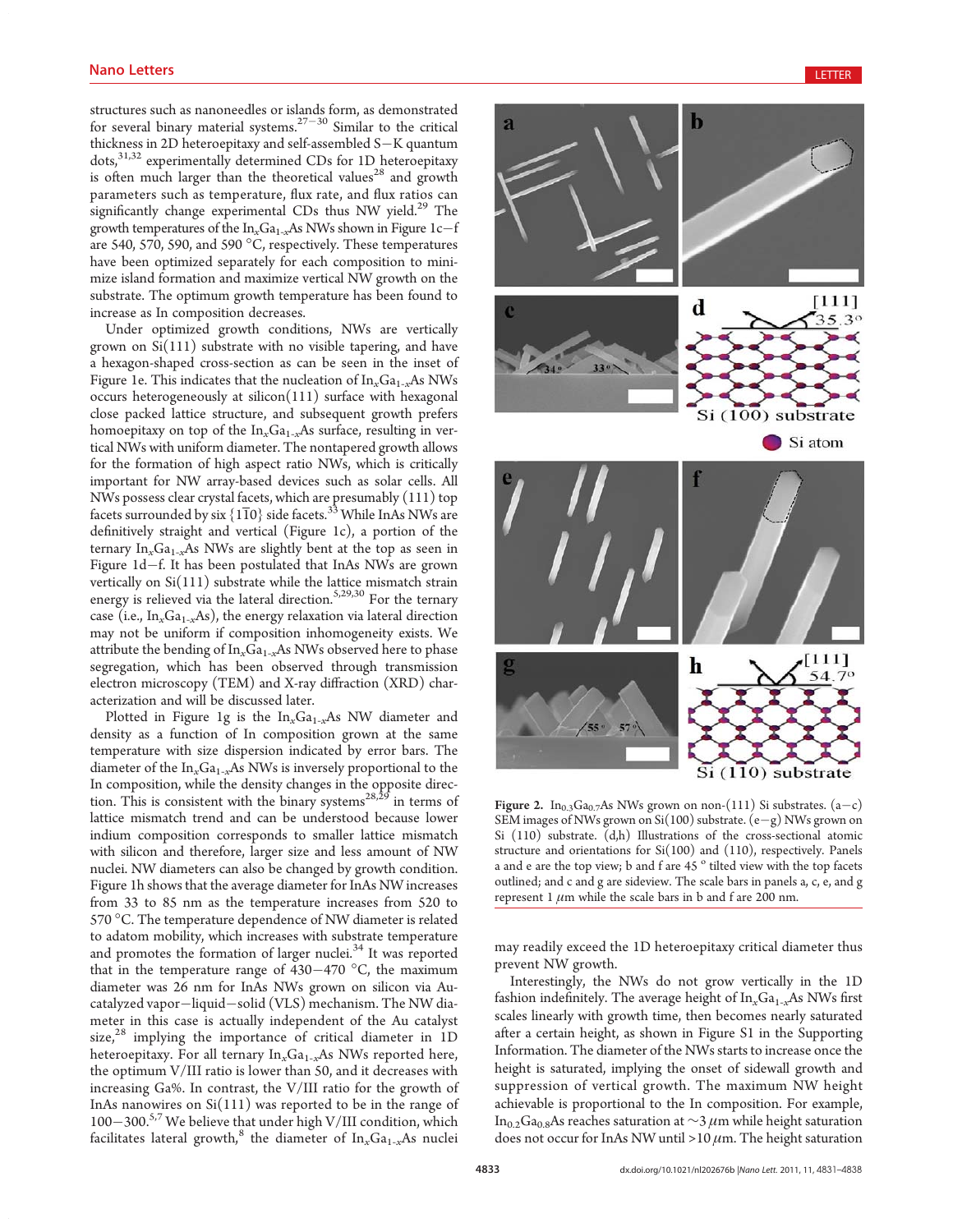

Figure 3. Electron microscopy characterization of  $\text{In}_x\text{Ga}_{1-x}\text{As}$  NWs. (a-e) InAs NW with a diameter of 30 nm and (f-j)  $\text{In}_{0.30}\text{Ga}_{0.70}\text{As}$  with a diameter of 130 nm. Both NW samples show intermixing of WZ (AB\* stacking) and ZB (ABC stacking) with ZB dominant in InAs and WZ dominant in  $In_{0.30}Ga_{0.70}As$ . Nano twins and stacking faults (SF) are indicated in the figures. The Z-contrast STEM image of the inset in panel h for  $In_{0.30}Ga_{0.70}As$  NW shows weak contrast modulations suggesting slightly In rich (brighter contrast) and Ga rich (darker contrast) regions, respectively. The atomic structure models are superimposed on the atomic resolution Z-contrast STEM images in panels d, e, i and j. The stacking are labeled with \* denoting layers with the In(Ga)-As bonds toward upper left directions. The mixture of WZ and ZB and stacking faults leads to streaky lines in the recorded diffraction patterns in panels b and g and contrast modulations in bright field TEM images in panels a and f.

dependence on In composition could be related to high surface mobility of In compared to Ga, which facilitates more indium diffusion to the 1D growth front. However, no tapering at the NW bottom has been observed before or after height saturation and no systematic composition variation was measured along the axial direction (Figure S2 in Supporting Information). This is in clear contrast to Au catalyzed VLS InGaAs  $(x = 0.19 - 0.23)$  nanowire

growth on GaAs  $(111)B$  substrate.<sup>26</sup> Attempt to extend the NW length by switching to a higher In composition before saturation is reached, resulted in growth on the NW sidewall instead of continued 1D epitaxy. Although detailed mechanism for the height saturation is not clear at this point, mismatch strain and related surface and interfacial free-energy, as well as surface diffusion, undoubtedly play important roles.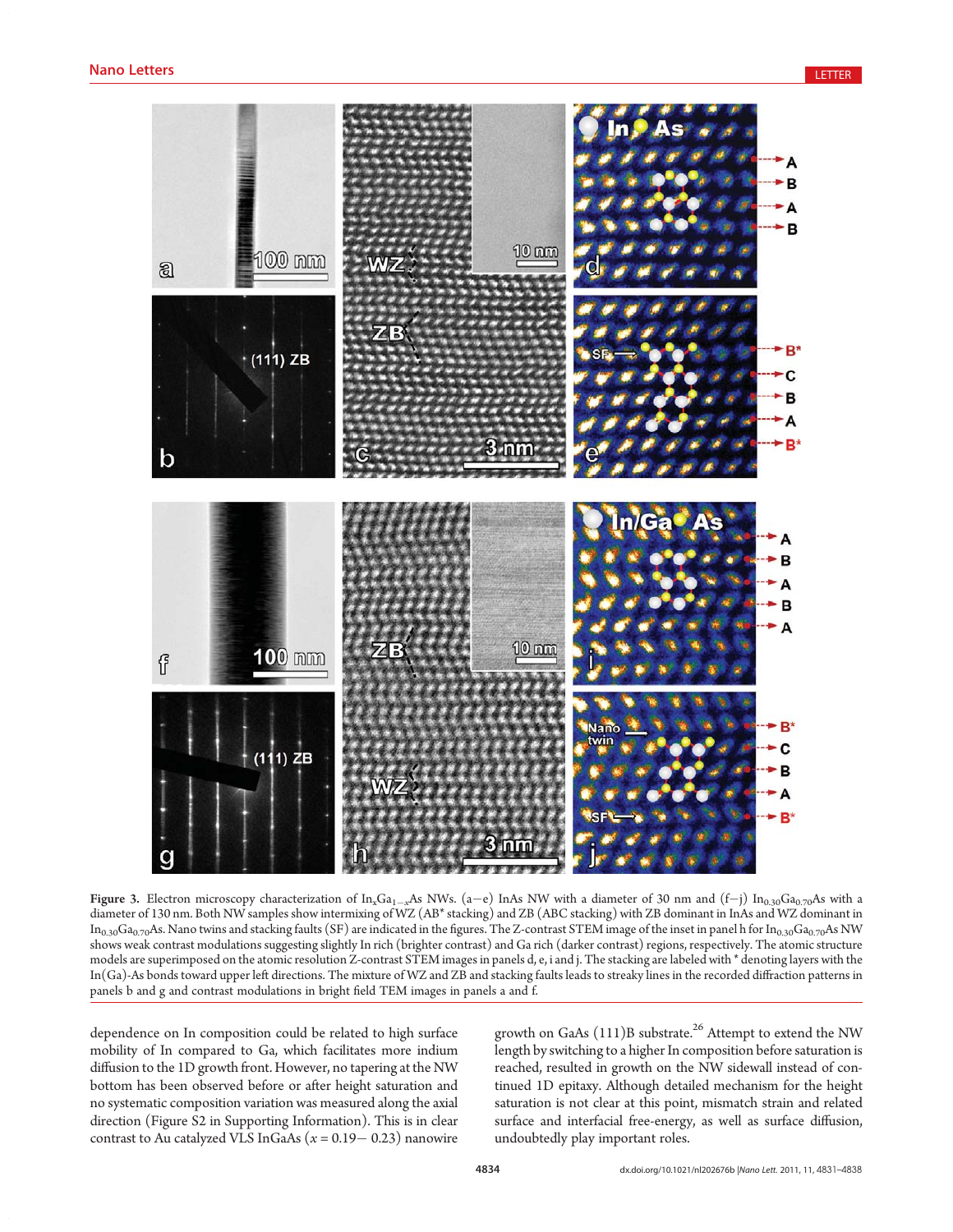

Figure 4. X-ray diffraction and PL spectra of  $\ln_xGa_{1-x}As$  NWs on Si(111) substrate. (a) Each XRD spectrum shows the Si substrate peak, along with the epitaxial In<sub>x</sub>Ga<sub>1-x</sub>As peaks to the left on a log intensity scale. (b) Room-temperature micro-PL spectra from In<sub>0.85</sub>Ga<sub>0.15</sub>As, In<sub>0.3</sub>Ga<sub>0.7</sub>As, and In<sub>0.2</sub>Ga<sub>0.8</sub>As NW array on Si(111) substrates, along with a semi-insulating GaAs bulk substrate as reference. Intensity is normalized. (c,d) Room-temperature micro-PL for  $In_{0.2}Ga_{0.8}As$  NW array and  $In_{0.85}Ga_{0.15}As$  NW array before and after GaAs passivation.

To further understand the heteroepitaxial growth mechanism of NWs, we have also grown  $In_xGa_{1-x}As$  nanowires on Si substrates with different orientations. Figure 2 shows the SEM images of In<sub>0.3</sub>Ga<sub>0.7</sub>As NWs grown on Si(100) and (110) substrates, along with illustrations of the atomic structure and orientations of the Si substrates. On Si(100) substrate, the  $In<sub>0.3</sub>Ga<sub>0.7</sub>As NWs$ are oriented∼34° off the (100) plane (Figure 2c), which corresponds to the  $\langle 111 \rangle$  direction (Figure 2d). The top view image (Figure 2a) reveals perpendicular sets of NWs, indicating that all four of the  $\langle 111 \rangle$  orientations exist. Similarly, the In<sub>0.3</sub>Ga<sub>0.7</sub>As NWs grown on Si (110) substrate extend along the  $\langle 111 \rangle$  direction that is angled from the  $(110)$  plane by 54.7 $^{\circ}$  as seen in Figure 2g. Since there are only two available  $\langle 111 \rangle$  directions on  $(110)$ substrate, $35,36$  no perpendicular set is observed. Figure 2b,f show the tilted view of the  $\langle 111 \rangle$  In<sub>0.3</sub>Ga<sub>0.7</sub>As NWs grown on Si(100) and (110) substrates, respectively, showing the top facets in irregular hexagon shapes with two parallel elongated edges. This is in contrast to the NWs grown on Si(111) substrates where the top facets appear as regular hexagons (see inset in Figure 1e). Our observation of the persistence of  $\langle 111 \rangle$  growth direction irrespective of substrate orientation for the catalyst-free 1D heteroepitaxy confirms that  $\langle 111 \rangle$  is the most energetically favorable direction with and without catalyst for homo or heteroepitaxy of NWs, except under kinetically controlled conditions.<sup>3</sup>

The growth of NW along  $\langle 111 \rangle$  direction frequently yields twinning and stacking faults in compound semiconductors.1,6,35,37 Shown in Figure 3 are (S)TEM images and electron diffraction patterns of InAs and  $In<sub>0.30</sub>Ga<sub>0.70</sub>As NWs. All images$ clearly show ordered crystalline planes which correspond to a mixture of zinc-blende (ZB) and wurtzite (WZ) structures often

alternating every few monolayers. The existence of massive stacking faults can also be seen from the streaky lines in the electron patterns (Figure 3b,g) recorded from individual NWs using a 100 nm-sized electron beam.<sup>38</sup> In<sub>0.3</sub>Ga<sub>0.70</sub>As appears to show stronger streaky lines than InAs, especially for the center row including the direct beam. Remarkably, no misfit dislocation has been observed through the entire observed NW length and for all compositions.

The arrangements of WZ and ZB layers can be determined directly from atomic resolution HAADF-STEM images where the atomic models are superimposed directly on the experimental images, as shown in Figure 3d,e and i,j. The preference of WZ or ZB polytype seems to be composition dependent. Careful examination of the atomic plane stacking reveals that ZB components dominate in InAs NW, while more WZ polytype exists in  $In<sub>0.3</sub>Ga<sub>0.7</sub>As NW. This trend characterized by In rich or$ Ga rich end of the  $In_xGa_{1-x}As$  seems to persist systematically with for all the compositions we have examined and is consistent with the binary InAs and GaAs NW cases.<sup>5,39</sup> It is intriguing that stable ZB bulk III-V semiconductor sometimes takes on WZ structures in epitaxially grown NWs ofthe same material, and our observation of the composition dependence may shine light on the fundamental mechanism.

In addition to phase intermixing between WZ and ZB, composition inhomogeneity has been observed in the ternary  $In<sub>x</sub>Ga<sub>1-x</sub>As NWs, as evidenced by the Z-contrast HRTEM$ images of  $In<sub>0.3</sub>Ga<sub>0.7</sub>As$  in Figure 3h inset, where darker contrast bands normal to the [111] direction corresponds to the Ga rich region. Notice that the dark bands are absent in InAs NWs (Figure 3c inset). The phase separation for the ternary NWs has also been observed in XRD spectra, as will be discussed below.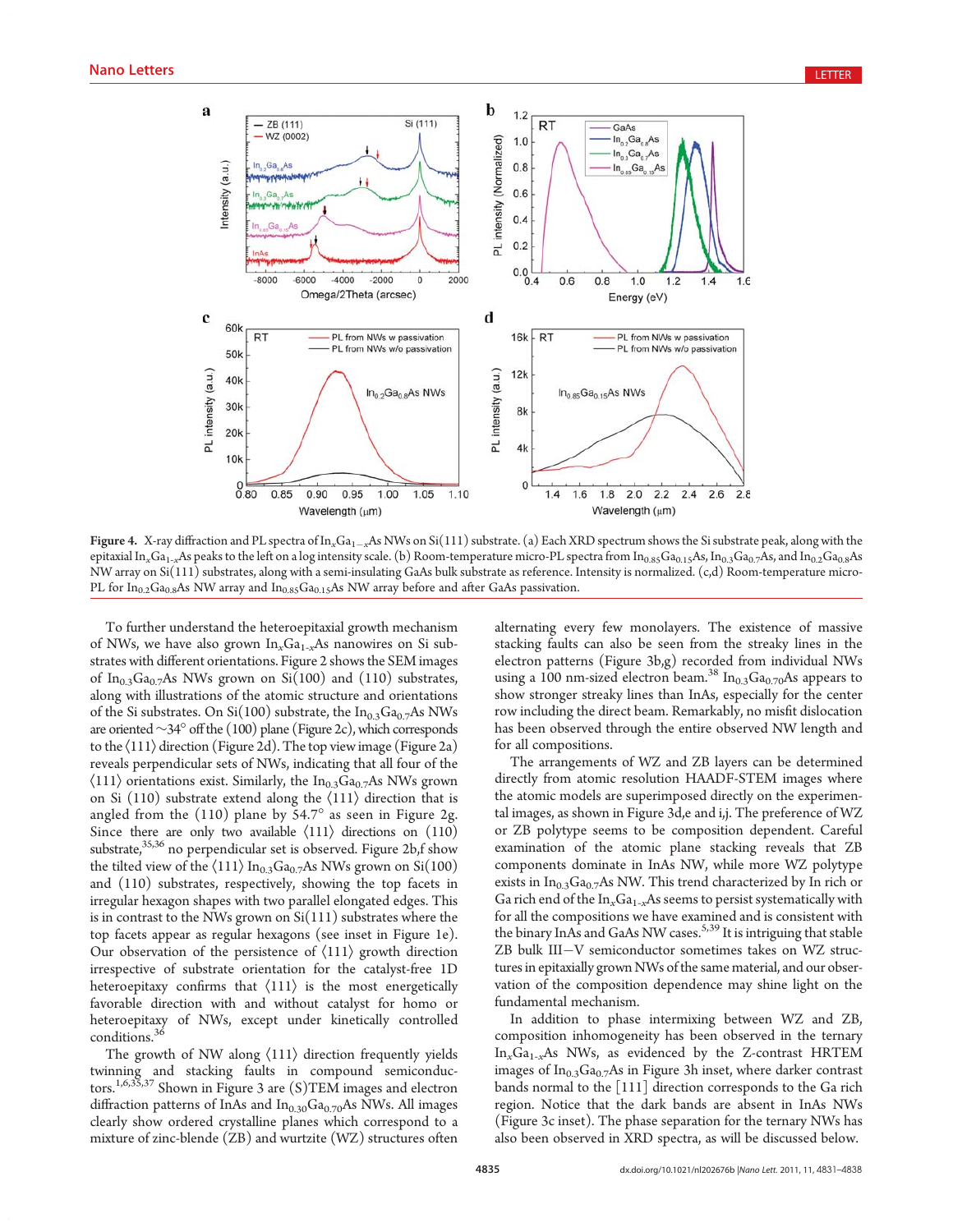

Figure 5. Photovoltaic device with an n-In<sub>0.3</sub>Ga<sub>0.7</sub>As NW array (sidewalls passivated with n<sup>+</sup>-GaAs) on a p-Si(111) substrate. (a) Schematic illustration of a fully fabricated photovoltaic device using n-type InGaAs NWs grown on a p-type Si substrate. (b) SEM image of device cross section with inset showing the protruded InGaAs NWs above the transparent SU-8 filling. The scale bars in panel b and inset of b represent 500 and 1  $\mu$ m, respectively. (c)  $I-V$ characteristics of the photovoltaic device in dark and under AM 1.5 spectrum illumination. (d) Semilog plot of the I-V characteristics with ideality factor extracted from the linear region (blue line).

XRD measurements are used to determine composition and evaluate the epitaxial crystal quality. Shown in Figure 4a are XRD rocking curves for various compositions of  $In_xGa_{1-x}As$  NWs on Si(111) substrate plotted on a logarithmic scale. The peak at zero arcsec is assigned to the  $Si(111)$  substrate which corresponds to 28.4° in 2- $\theta$ . Other peaks appearing at  $-5400, -4914,$ -3114, and -2754 arcsec correspond to the ZB form of InAs,  $In<sub>0.85</sub>Ga<sub>0.15</sub>As, In<sub>0.3</sub>Ga<sub>0.7</sub>As, and In<sub>0.2</sub>Ga<sub>0.8</sub>As, respectively, when$ 100% relaxation is assumed. The relationship between the X-ray determined solid state composition and molar ratio of gas phase group III precursors is summarized in Table S1 in the Supporting Information. The XRD spectra confirms the direct epitaxial relationship between Si and  $In_xGa_{1-x}As$  NWs (i.e.,  $In_xGa_{1-x}As$ -[111]||Si [111]). The binary InAs NWs show a relatively sharp single peak. In contrast, the ternary  $\mathrm{In}_x\mathrm{Ga}_{1-x}\mathrm{As}$  NWs show two peaks convoluted into one broad peak with a clear shoulder either on the In or Ga rich side. We attribute the additional peak to the segregation of In and Ga atoms during NW growth, consistent with the phase separation observed in the Z-contrast STEM images above. Notably, the amount of phase separation appear to decrease as Ga composition increases, as suggested by the intensity of the shoulder peaks. As indicated by the corresponding arrows in Figure 4a, the WZ (0002) and ZB (111) peaks of  $In<sub>x</sub>Ga<sub>1-x</sub>As, deduced from the lattice constants of GaAs and InAs$ using Vegard's law,  $40,41$  are too close to be clearly distinguished from each other when the peaks are as broad as they are. However, it is safe to infer from the XRD spectra of  $x = 0.2$  and 0.3 that both WZ and ZB phases coexist in the  $In_xGa_{1-x}As$  NWs.

We have also measured the photoluminescence (PL) spectra of the  $In_xGa_{1-x}As$  ( $x = 0.2, 0.3,$  and 0.85) NW arrays and compared to that of GaAs bulk substrate, as shown in Figure 4b. A single broad peak is observed readily at room temperature for all samples without sidewall passivation. The PL peak for the  $In<sub>0.85</sub>Ga<sub>0.15</sub>As NW array is broader compared to$ those for the  $In_{0.3}Ga_{0.7}As$  and  $In_{0.2}Ga_{0.8}As$  NW arrays, indicating a larger distribution of composition in such sample, probably as a result of indium diffusion during growth and cool down. Passivating these  $In_xGa_{1-x}As$  NWs with a GaAs shell, which is necessary to reduce surface recombination for device applications, enhances the intensity and reduces the peak width, as shown in Figure 4c,d. The intensity enhancement is more pronounced for Ga rich NWs because of the higher carrier recombination rate of GaAs, while peak width change is more significant for the In rich NWs because of the higher mobility of In. The peak positions of  $In<sub>0.85</sub>Ga<sub>0.15</sub>As, In<sub>0.3</sub>Ga<sub>0.7</sub>As, and$  $In<sub>0.2</sub>Ga<sub>0.8</sub>As NWs are 0.56, 1.25, and 1.33 eV, respectively. When$ compared to their ZB bulk structures,  $42$  these peaks are  $100-200$ meV higher, with more blue shift for higher Ga composition. Because of the large diameters of these NWs, quantum confinement cannot be responsible for the blue shift. We believe this is related to the existence of WZ phase in the NWs for these compositions,<sup>43</sup> consistent with the TEM results above. Similar blue shift has been reported in InP NWs and was attributed to the WZ phase.<sup>44</sup> We note that the magnitude of the blue shift observed is larger than expected from bandgap difference between WZ and ZB phases in bulk  $In<sub>x</sub>Ga<sub>1-x</sub>As$  of the same composition. However, this could be due to the uncertainty in composition assignment of the NWs from XRD spectra where  $In<sub>x</sub>Ga<sub>1-x</sub>As$  is assumed to be 100% relaxed. For example, adding 3% of residual compressive strain in the XRD simulation would lead to a complete match to the bulk ZB and WZ bandgap difference for  $In<sub>0.3</sub>Ga<sub>0.7</sub>As.$ 

 $In<sub>x</sub>Ga<sub>1-x</sub>As NWs directly grown on Si substrates can be used$ for various practical devices such as LEDs in the near-infrared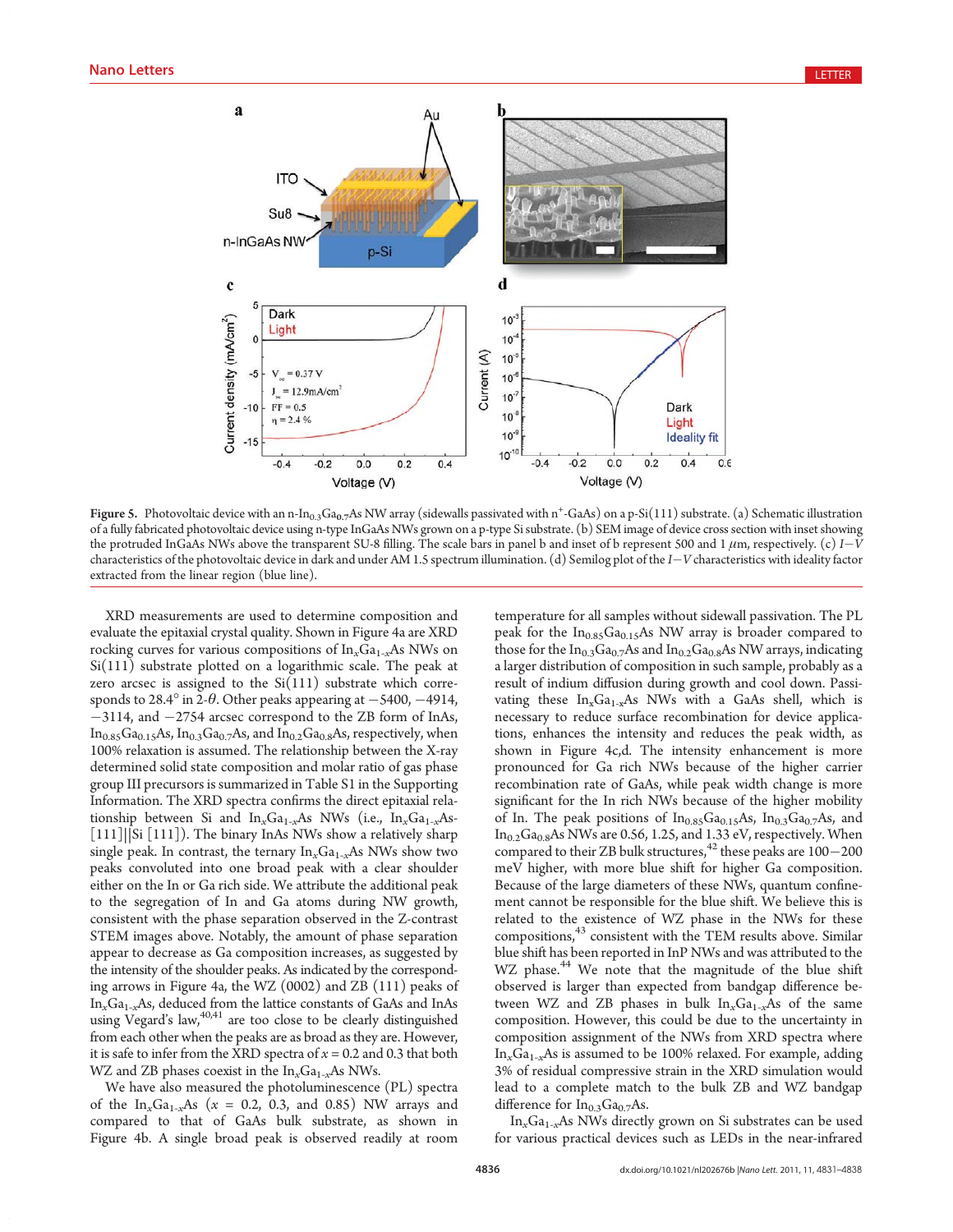wavelength range as well as multijunction solar cells. The prospect of having a continuously tunable semiconductor material system on the same substrate that can match different parts of the solar spectrum for maximum absorption is highly desirable. One-dimensional heteroepitaxy of  $\text{In}_{x}\text{Ga}_{1-x}\text{As}$  NWs on Si in almost the entire composition range developed here makes continuous bandgap engineering from ∼0.36-1.4 eV on the same platform a reality. In addition, the high aspect ratio NW matrix enhances light trapping by decreasing light reflection (Figure S3 in Supporting Information) and the direct bandgap increases absorption efficiency.<sup>45-47</sup> To test the electrical characteristics of  $\mathrm{In}_x\mathrm{Ga}_{1-x}\mathrm{As}$  NWs and their heterogeneous interface with the Si substrate, photovoltaic devices consisting of n-type  $In<sub>0.3</sub>Ga<sub>0.7</sub>As$ NW array on a p-type Si substrate are fabricated. Schematic illustration of a fully fabricated solar cell is illustrated in Figure 5a. Sideview SEM images of a fully fabricated solar cell device are shown in Figure 5b. The NWs were not intentionally doped but their background appears n-type as is the case for bulk  $In_xGa_{1-x}As$ materials. The  $In<sub>0.3</sub>Ga<sub>0.7</sub>As NWs$  have been passivated to reduce surface recombination<sup>48</sup> by a GaAs layer in situ, which is heavily doped using disilane  $(Si<sub>2</sub>H<sub>6</sub>)$  source to serve as n<sup>+</sup> contact.<sup>49</sup> Figure 5c shows the  $I-V$  characteristics of the photovoltaic device in dark and under air mass 1.5 (AM 1. 5,  $100 \text{ mW/cm}^2$ ) solar simulator at room temperature. The current-voltage (I-V) curve under dark condition shows a rectification ratio larger than  $10^3$  at  $\pm 0.7$  V and very low reverse leakage current density (e.g.,  $2 \times 10^{-3}$  mA at  $-0.7$  V). This verifies that high quality p—n junction is formed between n-type  $In_{0.3}Ga_{0.7}As$  NW array and p-type Si substrate, despite the significant lattice mismatch.  $V_{\text{oc}}$ ,  $I_{\text{sc}}$ , and fill factor (FF) are 0.37 V, 12.9 mA/ cm<sup>2</sup>, and 0.5, respectively. Ideality factor of the p-n diode extracted from the linear portion of the  $\ln(I) - V$  plot shown in Figure 5d is 1.9. Note that fill factor of 0.5 is very low compared to the calculated value from empirical equation in standard solar cells,<sup>50</sup> probably due to the high parasitic resistance from poor quality ITO. The series resistance of the photovoltaic device calculated is 6  $\Omega$  cm<sup>2</sup>. Despite of that, the operating voltage and efficiency are higher by nearly 4 times compared to the PV device using InAs NWs on Si substrate.<sup>5</sup> This can be attributed to the better overlap of  $In_{0.3}Ga_{0.7}As$  bandgap with the solar spectrum,  $51$ underling the importance of bandgap engineering of NWs. The energy conversion efficiency is calculated to be 2.4%, even though the In<sub>0.3</sub>Ga<sub>0.7</sub>As NW area coverage is only ∼2.2% and the height is  $\sim$ 5  $\mu$ m. In comparison, the state of the art bottom-up grown Si NW array solar cell has an efficiency of 3.81% with a geometrical coverage that is 5 × larger (i.e., 10%).<sup>52</sup> We attribute this to the  $∼10×$ improvement in absorption coefficient of  $In<sub>0.3</sub>Ga<sub>0.7</sub>As$  over Si as a result of the direct bandgap.51 The energy conversion efficiency of the  $In<sub>0.3</sub>Ga<sub>0.7</sub>As NW array can be further enhanced by using$ advanced technique for light absorption (e.g., incorporating  $Al_2O_3$ ) dielectric particles that scatter light incident among wires $52$ ) and optimized transparent and metal contacts.

In conclusion, we have demonstrated 1D heteroepitaxial  $In<sub>x</sub>Ga<sub>1-x</sub>As$  growth on Si substrates without any catalyst and pattern assistance over almost the entire composition range across 2 in. wafers. Structural analysis of the NW structures reveals no dislocations, but WZ and ZB polytypic phase transition that is composition dependent. Despite of the massive stacking faults, the fabricated photovoltaic device shows good p-n junction characteristics between the  $In_xGa_{1-x}As$  NW array and Si substrate. Tandem cells consisting of a NW subcell monolithically grown on top (or bottom, depending on the bandgap energy

 $r$ elative to Si) of a planar Si  $p-n$  junction subcell, can be envisioned. The same 1D heteroepitaxy principle could be applied to other material systems such as III-V on Ge substrates, enabling better bandgap matching for multijunction solar cells. NW based tandem cells allow the use of simpler epitaxial structures (e.g., without sophisticated graded metamorphic junctions in conventional tandem cells), which should lead to better reliability and cost saving. The establishment of a tunable, and scalable III-V 1D heteroepitaxy method could also enable applications including optoelectronic communications, gas sensing, and near-infrared LEDs.

Methods. The InGaAs nanowires (NWs) were grown by low pressure metal organic chemical vapor deposition (MOCVD) using an Aixtron horizontal reactor. p-type Si $\langle 111 \rangle$  wafers  $(0.15-$ 0.25  $\Omega$ -cm, Crysteco Inc.) were used as substrates. The substrates were etched using buffered-HF (Transene, Inc.) to remove the native oxide and then rinsed in deionized water for about 5 s and dried with  $N_2$ . The substrates were then immediately loaded into the MOCVD chamber and heated to growth temperature under H<sub>2</sub> carrier gas. Trimethylindium  $[(CH<sub>3</sub>)<sub>3</sub>ln, TMln]$  and trimethylgallium  $[(CH<sub>3</sub>)<sub>3</sub>Ga, TMGa]$  were used as Ga and In precursors, respectively. AsH<sub>3</sub> was used as group-V source. After the reactor reached growth temperature,  $\text{AsH}_3$ , TMGa, and TMIn were simultaneously switched into the reactor. The flow rate of  $H_2$  carrier gas was maintained at 15 L/min during the entire growth. The molar flows of TMIn and TMGa were varied in the range of  $1.3 \times 10^{-5} - 4.5 \times 10^{-6}$  and  $1.8 \times 10^{-5} - 7.6 \times 10^{-6}$ (mols/min), respectively. The nominal V/III ratio was in the range of 20–100. The morphologies of  $In_xGa_{1-x}As$  NWs were characterized by scanning electron microscopy (SEM, Hitachi-S4800). The XRD spectra were measured using Philips X'pert system (PANalytical inc.). The indium composition for all growths was determined from the XRD rocking curves assuming complete relaxation. The room temperature (RT) PL was measured using micro PL system with a Si CCD detector and 633 nm He – Ne laser for  $\ln_x\text{Ga}_{1-x}\text{As}$   $(x = 0.2 \text{ and } 0.3)$  NW samples, and a Ti:Sapphire laser at 800 nm with an InSb detector for  $In_xGa_{1-x}As$  $(x = 0.85)$  NW sample. The TEM images were measured using JEOL 2010 Cryo TEM.

For solar cell structures,  $In_xGa_{1-x}As$  NWs were first grown on Si substrate, then a GaAs shell was grown in situ at higher temperature to passivate the NW surface. The uniform GaAs sidewall passivation was confirmed by dipping the NWs in a selective GaAs etchant (i.e., citric acid: $H_2O_2$ ) and exposing the In<sub>x</sub>Ga<sub>1-x</sub>As core (Supporting Information Figure S4). SU8 is filled inbetween NWs with the NW tips exposed for contact. Indium tin oxide (100-200 nm thick) was subsequently deposited, followed by gold finger electrodes on top of ITO pad and astripe contact on the Si substrate. Detailed fabrication sequence can be found in Supporting Information Figure S6.

## **ASSOCIATED CONTENT**

**5** Supporting Information. Additional information, figures, and table. This material is available free of charge via the Internet at http://pubs.acs.org.

#### **E** AUTHOR INFORMATION

#### Corresponding Author

\*E-mail: xiuling@illinois.edu.